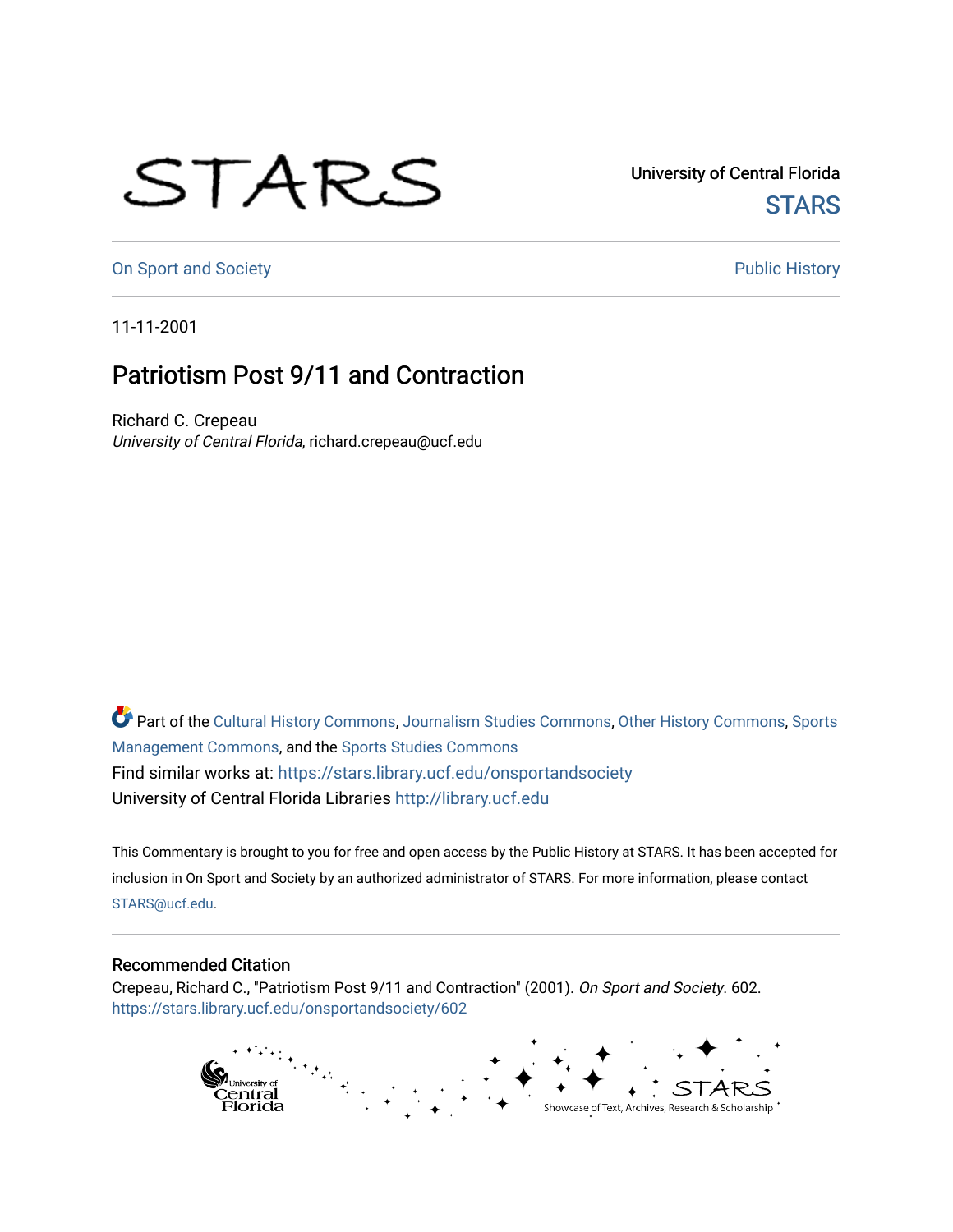## SPORT AND SOCIETY FOR H-ARETE November 1, 2001

Now back in the country among My Fellow Americans, but still wandering the highways and byways, I watch with some interest the spectacle of the baseball playoffs and the World Series in the new Post-9/11 World. I am struck by the intensity of the patriotic pageantry prior to each game. The often beautiful and moving singing of the National Anthem; the excessive displays of the red, white and blue; President Bush throwing out the first ball at the World Series; all conspire to mark these events as great moments of communal remembrance and/or celebration.

As often is the case with My Fellow Americans, at some point the celebration and remembrance has run into excess. Will we soon know how big a flag can be and still fit onto a baseball playing field? Has anyone ever doubted Joe Buck's patriotism? Is it really necessary to show Mayor Guliani over and over again in his box seat of power at Yankee Stadium? Which player will be the first to have a flag painted on his front tooth? Where will it end? Will it ever end?

Perhaps of greater curiosity who will be the first to have the courage to return "Take Me Out to the Ball Game," to its position as the music of choice for the seventh-inning stretch? I always found it the most American of songs and now it has been replaced by overblown productions of "God Bless America." I do know there is a war on. I also know that God is not any more likely to be backing "Dubya" and his band of merry men, than Allah is to be guarding Ben Laden's cave.

Perhaps the first signs that some semblance of normality is returning come from the recent discussions of the "C" word. "Contraction" has been uttered in the corridors of baseball power, even while the last words of "God Bless America" echo off the facade at Yankee Stadium.

This is an expression of normality, not reason. It is an expression of normality precisely because in this discussion there is little regard for reason. The Lords of Baseball once again seem to be in the forefront of those who seek to denigrate their game while simultaneously offering phony and misguided solutions to the problems that dog the National Pastime at the opening of the 21st Century.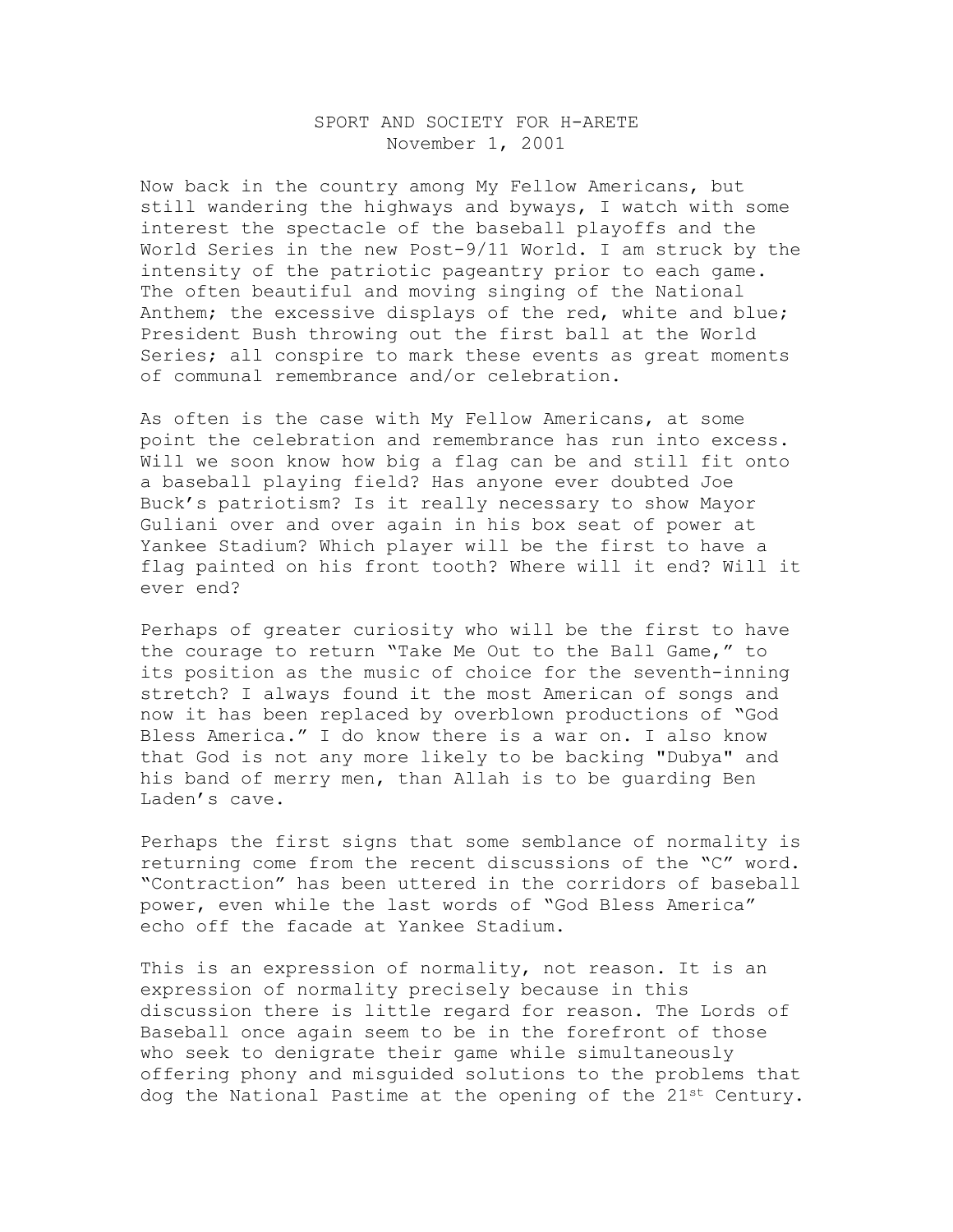The first discussion I saw of the contraction issue came in the Canadian press. In a story out of Windsor, Ontario, it was reported that both the Expos and Marlins were either about to go out of business, or were to be melded into the Devil Rays and Angels respectively. The Byzantine details are beyond my ability to relate but it seems that when it was all over there would still be teams in St. Petersburg and Anaheim but not in Montreal or Miami.

Subsequent reports have included the demise of the Minnesota Twins. The only scenario that seems consistent in all these reports is that there will be no team in Montreal, and there will be a team in Tampa Bay when all is finished.

What are we to make of this? First, the notion that a team will still be in St. Petersburg when all is said and done is the highest form of madness in the mix. The Tampa Bay Devil Rays are a team born out of a lawsuit, playing in one of the worst facilities in baseball that was out of date before it ever housed major league baseball, in a location with major accessibility problems. This is a team that should never have been, and it cannot be eliminated soon enough. It would seem however that the Lords of Baseball are almost certain to keep baseball in "The Can;" one mistake clearly deserving another.

As for the Marlins, it is difficult to argue for a franchise that was dismantled by its previous owner who alienated a community to the point that any chance of getting a real baseball stadium was destroyed. Now that it has a new owner one can be a little sympathetic, but no one forced its purchase on the owner. The city of Miami seems reluctant to give its heart or its tax dollars to a franchise which was allowed to treat them so cynically.

The Minnesota Twins case is even more bizarre. This is a franchise that drew 1.8M fans this season to watch a young and exciting team play in a dreadful facility. True it would be nice to have a new outdoor facility for the Twins, but in point of fact they are a franchise on the rise, one that might yet get a new stadium, but one that is not on the edge of disaster. The Twins Cities remains a strong, although smaller, market. Given this year's success they will likely go over two million in attendance next season.